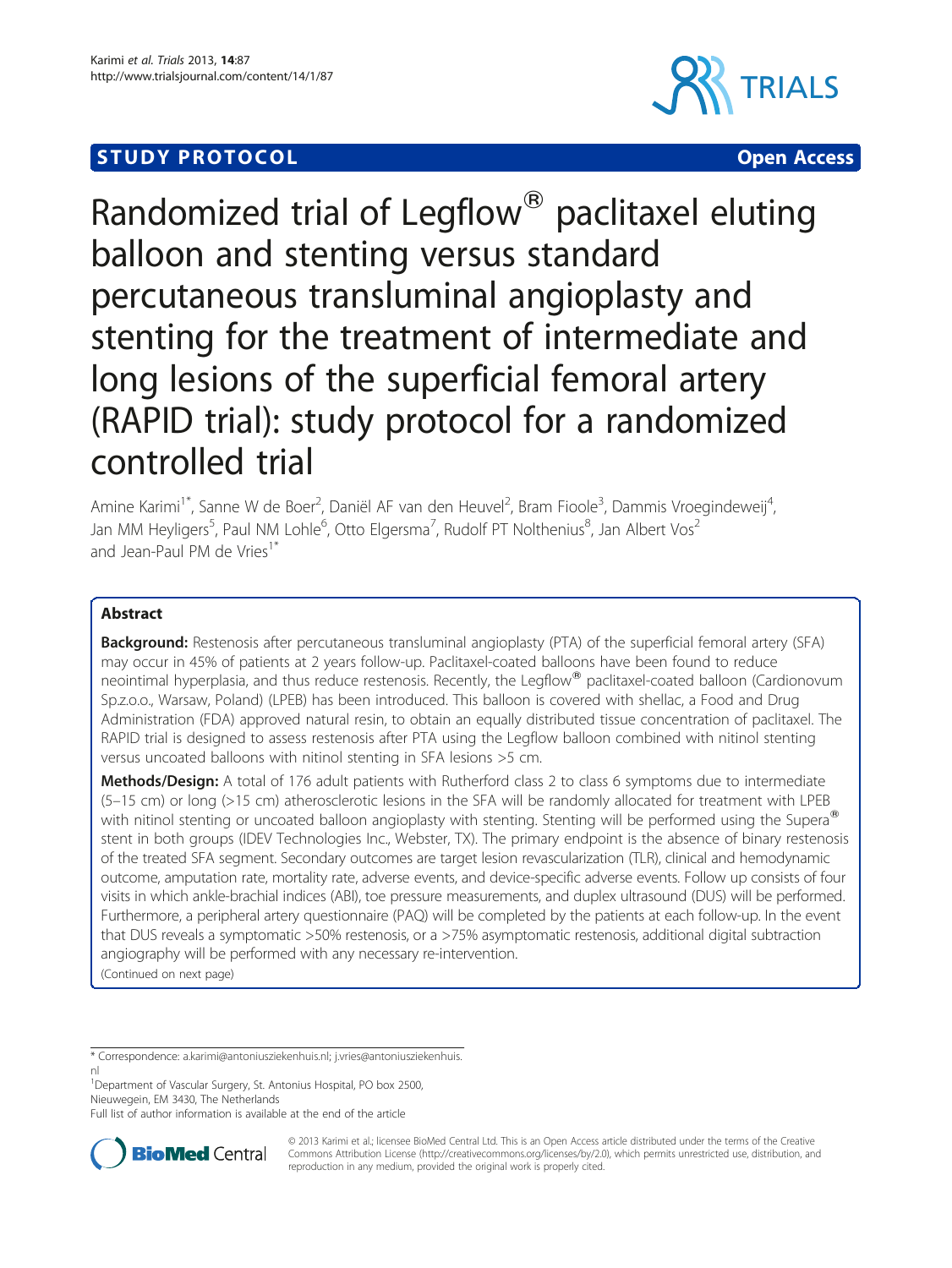#### (Continued from previous page)

Discussion: The RAPID trial is a multicenter randomized controlled patient blind trial that will provide evidence concerning whether the use of the Legflow paclitaxel/shellac coated balloons with nitinol stenting significantly reduces the frequency of restenosis in intermediate and long SFA lesions compared to standard PTA and stenting.

Trial registration: [ISRCTN47846578](http://www.controlled-trials.com/ISRCTN47846578/)

# Background

Atherosclerotic lesions in the superficial femoral artery may cause intermittent claudication (IC) and critical limb ischemia (CLI), leading to serious complications such as tissue loss, amputation and even death. Revascularization relieves symptoms and may prevent or delay these complications. Over the last decades, endovascular repair has become the preferred treatment for femoral arterial obstructive disease [[1,2\]](#page-6-0). No definitive consensus has emerged concerning the best endovascular strategy, like the added value of stenting. Literature is most supportive of balloon angioplasty with stenting in longer segment lesions in the superficial femoral artery (SFA). However, even with stenting reported restenosis rates are between 35% and 45% after one and two years follow-up respectively [\[3,4](#page-6-0)]. Paclitaxelcoated balloons have been found to reduce restenosis in the Thunder and FEMPAC trials [\[5,6](#page-6-0)]. Recently, the Legflow<sup>®</sup> paclitaxel eluting balloon (Cardionovum Sp.z.o.o., Warsaw, Poland)(LPEB) has been introduced. This paclitaxel eluting balloon is covered with shellac, to obtain an equally distributed tissue concentration of paclitaxel, reaching an optimal dose at a short inflation time of 45 seconds.

So far, no randomized controlled trials have been performed using the Legflow $^{\circledR}$  coated balloon in intermediate and long lesions in the superficial femoral artery combined with primary stenting in both treatment arms.

# Hypothesis

We hypothesize that the Legflow<sup>®</sup> paclitaxel eluting balloon in combination with nitinol stents will lead to a significantly lower restenosis rate when compared to conventional uncoated balloon angioplasty combined with the same nitinol stents in treatment of intermediate  $(≥5 cm and <15 cm)$ and long-segment (≥15 cm) SFA lesions.

# Methods/Design

# Study design

This study is a randomized, controlled, patient-blind, multicenter trial (Figure 1).

# Primary endpoint

The primary endpoint is the absence of binary restenosis at two years. This is defined as the percentage of limbs with absence of hemodynamically significant obstruction

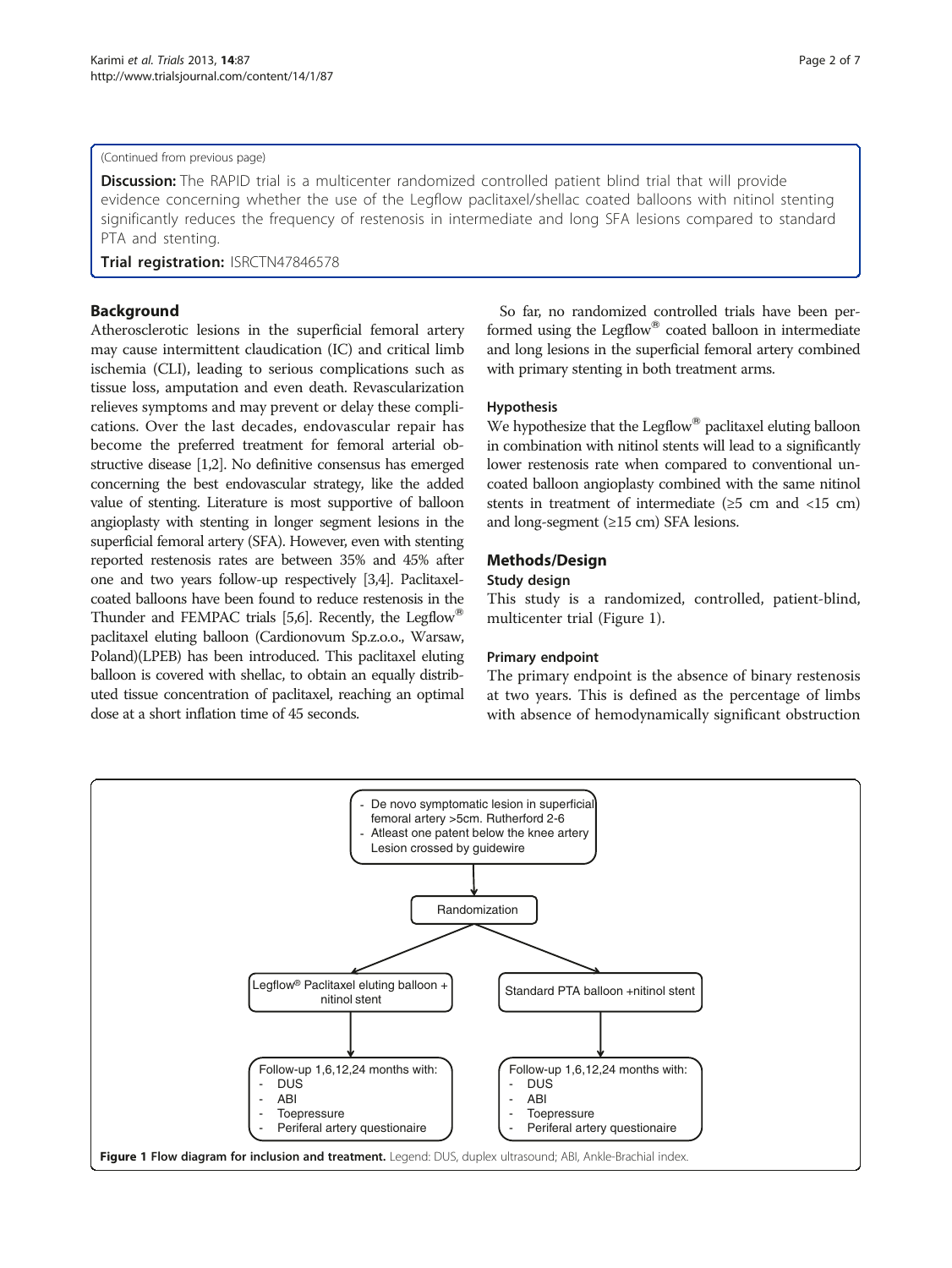in the target lesion after endovascular treatment as indicated below:

• >50% measured as proximal peak velocity ratio (PVR<sub>prox</sub>) ≥2.4 at duplex scanning

• >50% stenosis on digital subtraction angiography (DSA).

# Secondary endpoints

- 1. Immediate outcome
	- a. Device success. Defined as exact deployment of the device, according to the instructions for use, using the assigned device only.
	- b. Technical success. Defined as successful vascular access and completion of the endovascular procedure and immediate morphological success with less than 30% residual diameter reduction and <10 mmHg translesional pressure gradient of the treated lesion on completion.
	- c. Procedural success. Defined as the combination of technical success, device success and absence of procedural complications.
- 2. Clinical outcome
	- a. Distribution of Rutherford stages during followup as compared to baseline.
	- b. In patients with IC: Improvement in claudication onset time (COT) and absolute claudicating time (ACT).
	- c. Improvement in disease-related health status, functioning and quality of life. As defined by the Peripheral Artery Questionnaire (PAQ).
	- d. Primary sustained clinical success rate. Defined as improvement by at least one Rutherford category, except for those with actual tissue loss (category 5 and 6), who must at least improve to the level of IC (category 3), in surviving patients, with preserved limb, without the need for target lesion revascularization (TLR).
	- e. Secondary sustained clinical success rate. Defined as improvement by at least one Rutherford category, expect for those with actual tissue loss (category 5 and 6), who must at least improve to the level of IC (category 3), in surviving patients, with preserved limb, including the need for TLR.
	- f. Primary sustained resolution of symptoms from peripheral arterial occlusive disease (PAOD) rate. Defined as sustained absence of IC or CLI (Rutherford 0), in surviving patients, with preserved limb, without the need for TLR.
	- g. Secondary sustained resolution of symptoms from PAOD rate. Defined as sustained absence of IC or CLI (Rutherford 0), in surviving patients, with preserved limb, including the need for TLR.
- h. Clinical deterioration rate. Defined as downgrade of more than one category on the Rutherford classification after endovascular treatment (improvements after subsequent TLR/ targetextremity revascularization (TER) are not included).
- 3. Hemodynamic outcome
	- a. Mean and median Ankle to Brachial Index (ABI) during follow-up as compared to baseline.
	- b. Immediate hemodynamic improvement. Defined as post-procedural increase in ABI of ≥0.10 or to an ABI ≥0.9.
	- c. Primary sustained hemodynamic improvement. Defined as sustained increase in ABI of ≥0.10 or to an ABI ≥0.9, in surviving patients, with preserved limb, without the need for TLR.
	- d. Secondary sustained hemodynamic improvement. Defined as sustained increase in ABI of ≥0.10 or to an ABI ≥0.9, in surviving patients, with preserved limb, including the need for TLR.
- 4. Re-occlusion rate. Defined as complete occlusion of the initially treated target-lesion.
- 5. Target-lesion revascularization (TLR) rate. Defined as the rate and frequency of the need for repeated procedures (endovascular or open surgical) due to a problem arising from the target-lesion (+1 cm proximally and distally to include edge phenomena) in surviving patients with preserved limb. This will be reported as a percentage for each reported frequency (for example, 12% with 1 TLR, 4% with 2 TLR, etcetera)
- 6. Target-extremity revascularization (TER) rate. Defined as the rate and frequency of the need for repeated procedures (endovascular or open surgical) due to a problem arising in the treated limb, but not at the target-lesion site in surviving patients with preserved limb.
- 7. Mortality rate. Mortality rate associated with the endovascular procedure (that is, mortality within 30 days post-procedure or mortality during a hospitalization >30 days due to the procedure) will be reported separately, as well as overall mortality.
- 8. Amputation rate. Divided in minor (below the ankle) and major (through or above the ankle). Major amputation is subdivided in below-the-knee, through-knee, and transfemoral. Planned and unplanned amputations will be reported separately. Planned amputations are defined as amputations that were be planned prior to the revascularization procedure (that is, when the revascularization procedure is performed to improve the vascularization (and thereby healing potential) of the planned amputation wound).
- 9. Rate of device-specific problems (for example, stent fracture, stent migration, balloon rupture).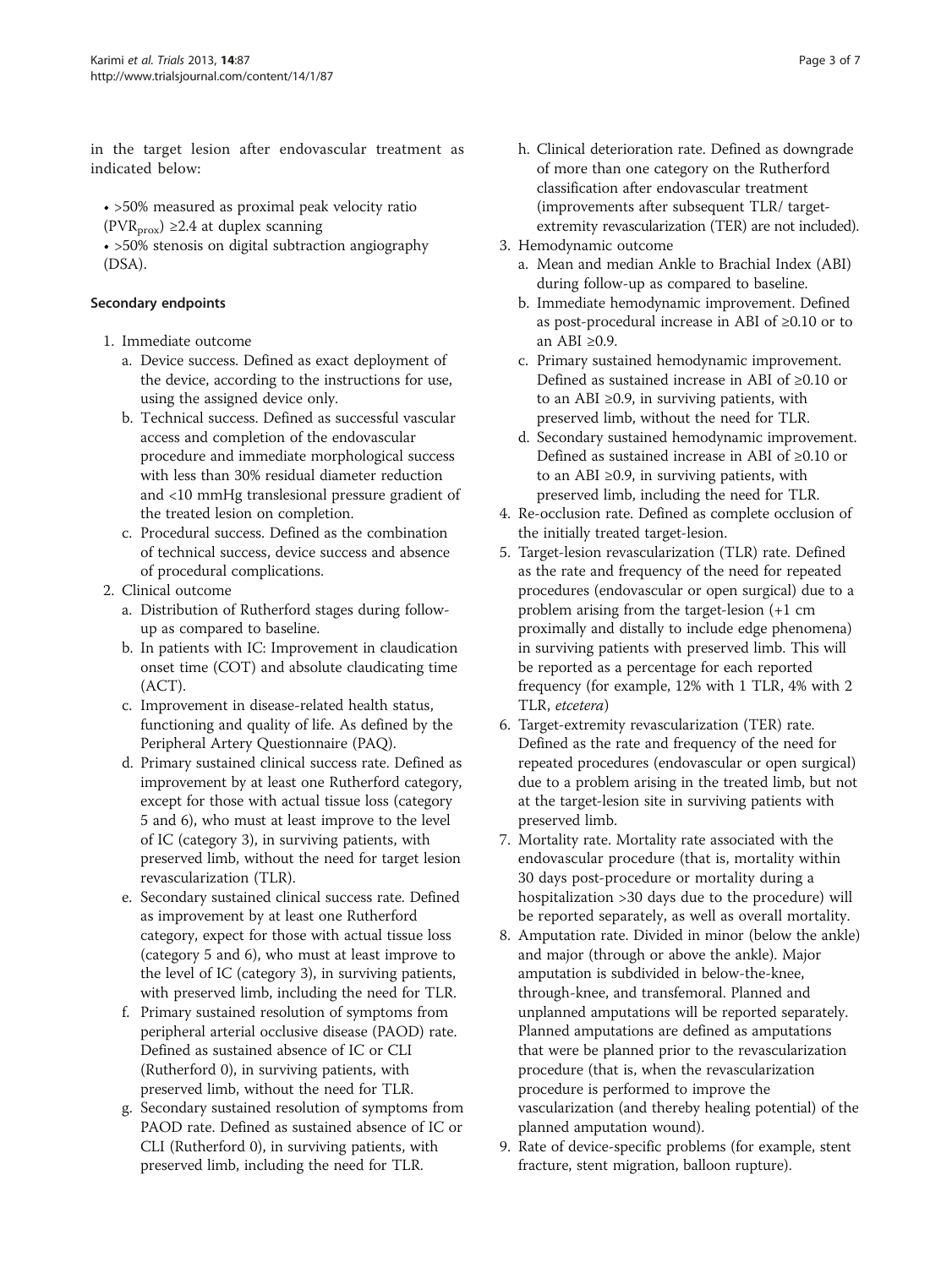# **Definitions**

Definitions of endpoints and parameters are in concordance with the proposed definitions by the Define group, a multidisciplinary team from various specialties involved in PAOD therapies, from Europe and the USA, which has made definitions for more standardized reporting in studies for endovascular treatment of PAOD [[7\]](#page-6-0). There will be a two-year follow-up for all primary and secondary endpoints.

#### Patients

A total of 176 patients aged over 18 years, with symptomatic atherosclerotic intermediate or long-segment obstructions of the superficial femoral artery, Rutherford category 2 to 6, will be randomized.

# Eligibility criteria Inclusion criteria

- 1. Age over 18
- 2. Symptomatic, atherosclerotic intermediate (≥5 cm and <15 cm) and long ( $\geq$ 15 cm) lesions of the superficial femoral artery.
- 3. Rutherford class 2 to 6
- 4. At least one patent below-the-knee artery with uninterrupted flow to the pedal arch.
- 5. Signed informed consent
- 6. Randomization will be performed after advancement of a guide wire across the target SFA lesion.

#### Exclusion criteria

- 1. Life expectancy less than one year.
- 2. Previous endovascular or surgical treatment of the target superficial femoral artery
- 3. Inability to comply with the follow-up schedule.
- 4. Mental disability that hinders the ability to
- understand and comply with the informed consent. 5. Pregnancy or breast-feeding.
- 6. Severe renal failure (e-GFR <30 mL/min/1.73 m<sup>2</sup>).
- 7. Known allergy to iodinated contrast agents.
- 8. Contra-indication for anti-coagulation (aspirin as well as clopidogrel).
- 9. (Acute) limb ischemia caused by SFA or popliteal artery aneurysmal disease
- 10.Obstruction caused by SFA or popliteal artery dissections

# Randomization

Central randomization will be performed by block randomization with use of an automated web-based randomization tool.

#### **Ethics**

This study is conducted in accordance with the principles of the Declaration of Helsinki and Good Clinical Practice guidelines. The study protocol was approved by the Ethics Committee (METC) of the St. Antonius Hospital Nieuwegein (R-12.009). Written informed consent will be obtained from all patients, before randomization.

# Safety and quality control Data safety monitoring board

The Data Safety Monitoring Board (DSMB) is composed of three members: one independent vascular surgeon and two independent interventional radiologists. None of the members is working in one of the hospitals that will include patients. The role of the DSMB is to review safety and to make recommendations regarding the conduct of the study to the steering committee and to the accredited METC that approved the study protocol.

# Adverse and serious adverse events

Adverse events (AE) are defined as any undesirable experience occurring to a subject during the clinical trial, whether or not considered related to the investigational treatment. All adverse events and serious adverse events reported spontaneously by the subject or observed by the investigator or his staff will be recorded using an adverse events form during admission and throughout 24 months of follow-up. AEs can be classified as moderate or serious and will be recorded on the case record forms (CRFs). A description of the event, start date, end date, whether suspected device-related, any action taken, and the outcome will be described.

A serious adverse event (SAE) is any AE that results in death, or that:

- 1. results in a life-threatening illness or injury.
- 2. results in permanent impairment of a body structure or bodily function.
- 3. requires inpatient hospitalization or prolonged hospitalization.
- 4. results in medical or surgical intervention to prevent permanent impairment to body structure or bodily function.

Serious adverse events will be classified according to the following four categories:

1. Access complications (may be at the access site or distal to it): Hematoma/bleeding, arterial/venous occlusion/thrombosis, severe vasospasm, intimal injury/dissection, pseudoaneurysm, arteriovenous fistula, vascular perforation or rupture, arterial embolization distal to puncture site.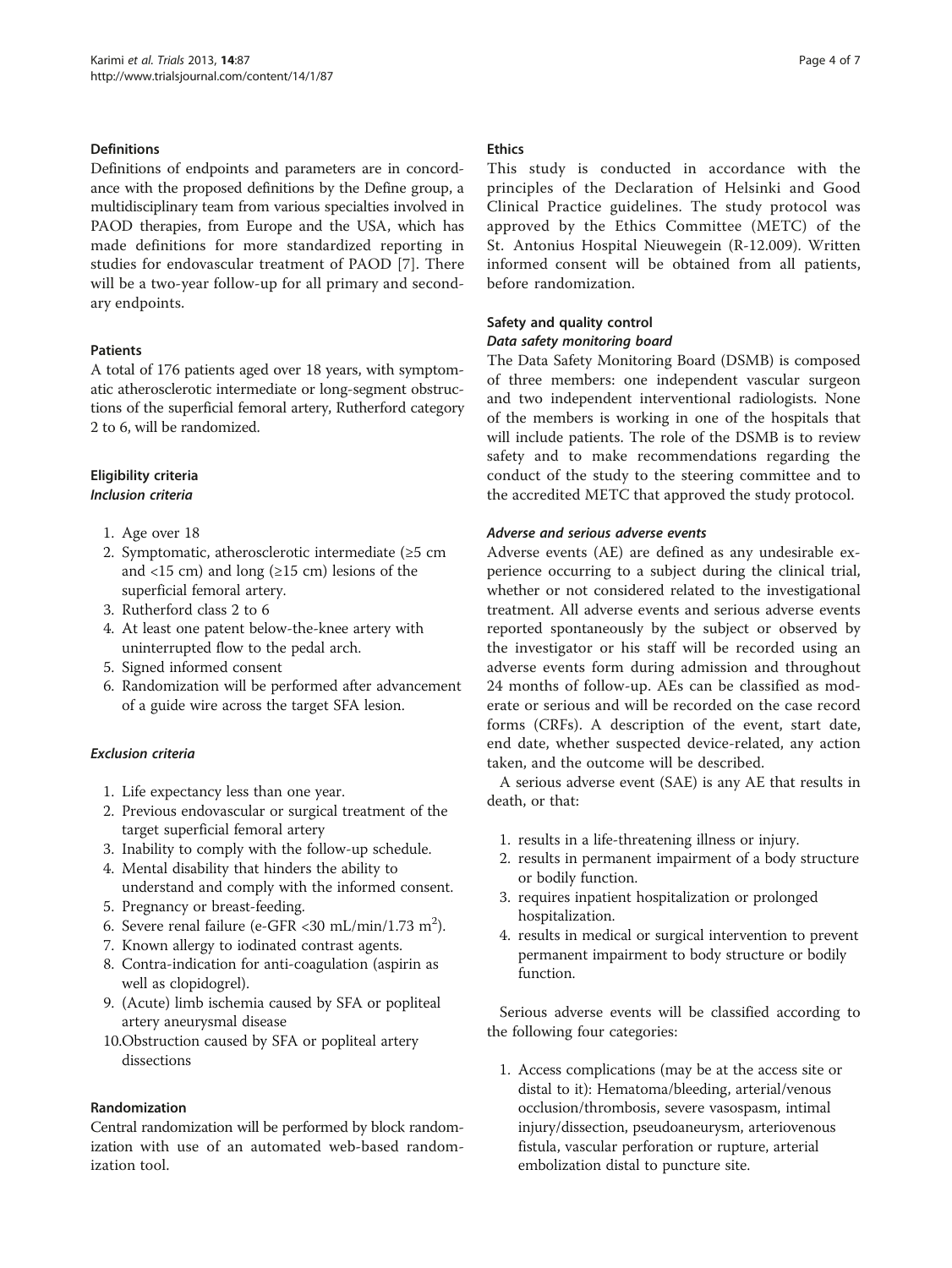- 2. Treatment site complications (may be at the treatment site or proximal or distal to it): Hematoma/bleeding, arterial/venous occlusion/ thrombosis, severe vasospasm, intimal injury/ dissection, pseudoaneurysm, AV fistula, vascular perforation or rupture, arterial embolization distal to treatment site.
- 3. Organ-specific complications:
	- a. Neurological: TIA, minor and major stroke, seizure.
	- b. Cardiovascular: Hypotension or hypertension requiring treatment, arrhythmia requiring treatment, myocardial ischemia/infarction, chronic heart failure.
	- c. Respiratory: Profound hypoxia, pulmonary edema, respiratory arrest, pulmonary embolism, pneumothorax.
	- d. Gastrointestinal: Gastric bleeding, pancreatitis, peritonitis, abscess, perforation of hollow viscus.
- 4. Systemic complications: Allergic/anaphylactic reaction, renal failure, idiosyncratic reaction to drug, fluid/electrolyte imbalance.

Data on AEs and SAEs will be reported to the DSMB and to the accredited METC via the "Toetsingonline" page of the website of the Central Committee on Research involving Human Subjects [\(www.ccmo.nl\)](http://www.ccmo.nl/).

#### Statistical analysis

#### Sample size calculation

Based on the present literature, a two-year restenosis rate of 45% in the standard group and a two-year restenosis rate of 20% in the LPEB group may be expected [[3,4\]](#page-6-0). Given a power of 90% based on a two-tail test with an alpha error level of 0.05, a beta error level of 0.1, an anticipated loss to follow-up of 10%, and a sample size of 88 patients per group, a total of 176 patients will be needed. The analysis will be performed in accordance with intention-to-treat principle. For the primary endpoint, a chi squared test for univariate analysis and Cox proportional hazards model will be assessed to investigate the relation between co-variants and the endpoint. An interim analysis on the primary end point (that is, efficacy) will be at 6 months follow-up of the first 50 consecutive patients by the DSMB. The Peto approach will be followed, meaning that the study will only be stopped for beneficial effects in case of a  $P < 0.001$  [\[8](#page-6-0)]. The study will not be stopped in case of futility. There will be a blinded outcome assessment by the DSMB for all patients. Missing data will be analyzed using multiple imputation.

#### Intervention

The aim of the treatment is to obtain a patent superficial femoral artery, with uninterrupted flow to the pedal arch.

Therefore not only the SFA will be treated, but if indicated, the aorto-iliac inflow arteries may be treated additionally during the same procedure. However, for randomization of the SFA stenosis or occlusion, it is mandatory that the inflow artery is treated successfully (that is, a residual obstruction <30% or a translesional mean pressure gradient <10 mmHg). This strategy corresponds with daily practice. Invasive translesional pressure gradients will be measured to determine lesion characteristics.

Before the start of the interventional procedure, a radiopaque ruler must be placed under the leg to measure the length of the lesion. If the common femoral artery (CFA) needs additional treatment, the physician is free to choose a contralateral (cross-over) or ipsilateral (antegrade) technique. At the start of the procedure 40 ml of arterial blood will be drawn from the introducer sheath, just after sheath placement and samples will be collected by the Laboratory of Experimental Cardiology in the context of the Athero Express Biobank Study which has been approved in the past (study nr. C-01.18). DSA images will be made of the ipsilateral limb in at least two planes with a minimum of 30 degrees difference in angulation before and after angioplasty. Radiographic single shots must be made during inflation of the balloons, of the implanted stents, and during post-dilatation of the stents, if performed. All single shots must be stored.

Patients will be randomized to either the LPEB or conventional balloon PTA when the guide wire has successfully passed the SFA lesion. Predilatation with an undersized uncoated PTA balloon will be performed. This will be followed by PTA with LPEB or uncoated balloon, as randomized. To avoid geographic miss this balloon dilatation has to be performed with a longer balloon compared to the length of the lesion itself. Inflation time in either group is at least 45 seconds, allowing adequate drug transfer in case of the LPEB. Next an adequately sized stent (maximum 10% oversizing compared to the diameter of the native SFA below the lesion) is implanted according to instructions for use (IFU). Stenting will be performed using the Supera<sup>®</sup> wire interwoven nitinol stent (IDEV Technologies Inc., Webster TX). In cases of stenosis including the origin of the SFA, a Smart® stent (Cordis J&J, Bridgewater NJ) will be implanted. The stent must be longer than the treated lesion, but shorter than the balloon that has been used for angioplasty. It is strongly preferred to use one stent to treat the entire SFA lesion. If necessary the stent may be tailored with an additional in-stent balloon dilatation at the discretion of the interventionalist, using a standard (non-drug eluting) PTA balloon of adequate size. A duplex scan of the target lesion must be performed before discharge.

All pre-procedural, procedural, and follow-up imaging studies (magnetic resonance angiogram (MRA), DSA) will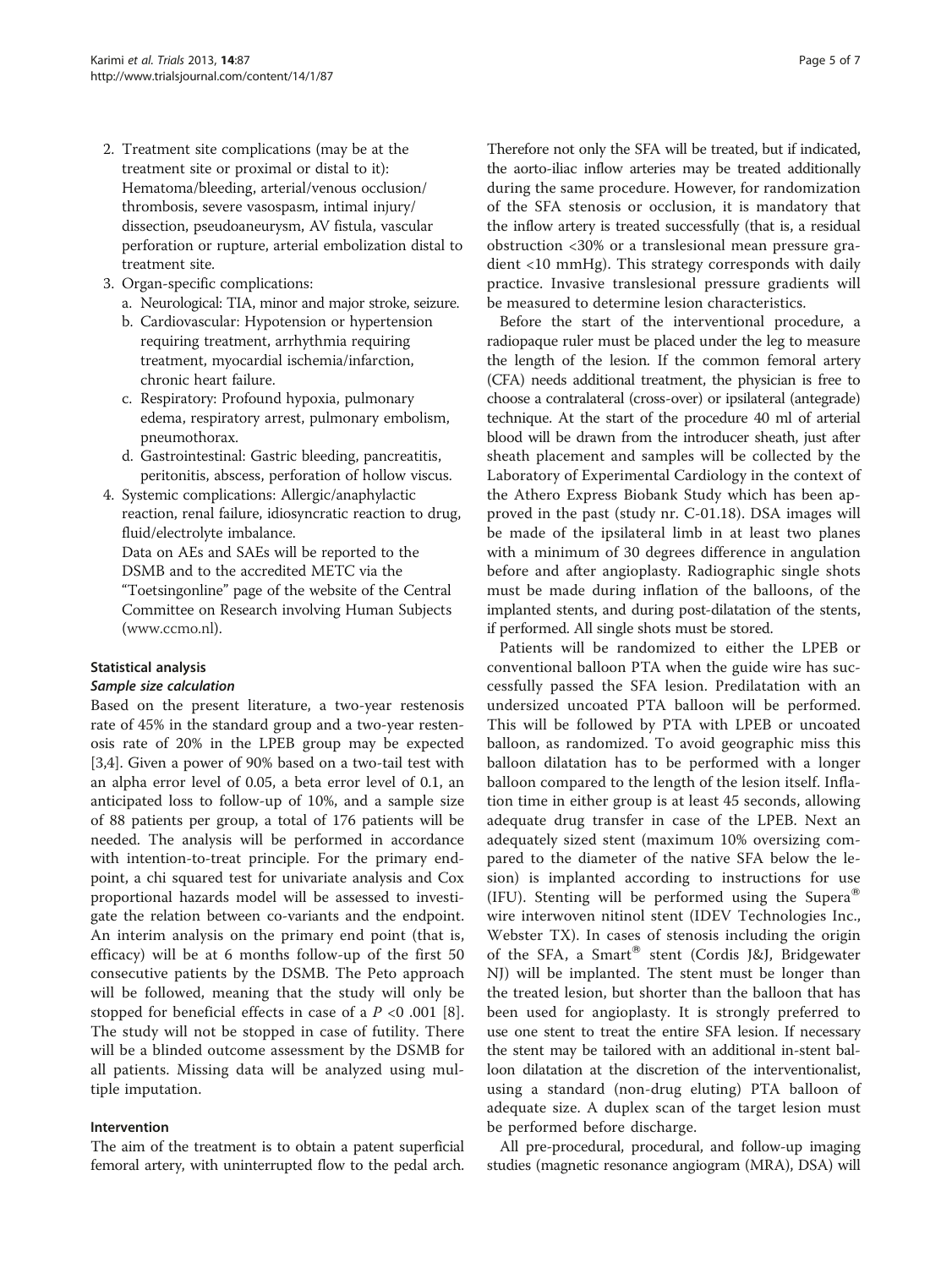be assessed using CAAS QVA 3D (Quantitative Vascular Analysis) software in a core lab.

#### Follow-up

All patients receive aspirin 100 mg daily and simvastatin 40 mg daily, indefinitely, starting at least one week prior to the procedure. During the intervention all patients receive 5000 international units of heparin. After the intervention all patients receive additional clopidogrel 75 mg daily for a period of 3 months. Thereafter, aspirin will be continued.

At 1, 6, 12, and 24 months, patients will undergo treadmill test, ABI, toe pressure, and  $TcpO<sub>2</sub>$  measurements of at least the ipsilateral leg. Any complication that occurred within the first 30 days will be recorded. Patients will be asked to fill in a validated peripheral artery questionnaire (PAQ) [[9,10\]](#page-6-0). Furthermore, DUS of the treated SFA will be performed. In case DUS reveals a symptomatic >50% restenosis, or a >75% asymptomatic restenosis additional digital subtraction angiography will be performed with any necessary re-intervention.

#### Data collection

Data will be collected by means of an e-CRF during treatment in the participating centers. The CRF will be completed prospectively during hospital admission and follow-up. After that, the CRFs will be forwarded to the data coordinating center. There will be regular contact between the study coordinators and the participating centers.

# **Discussion**

Prevention of restenosis remains a major challenge in the treatment of peripheral arterial occlusive disease. The use of paclitaxel has proven to inhibit neointimal growth and thus reduce restenosis after percutaneous coronary interventions and SFA lesions [\[4](#page-6-0)-[6,11\]](#page-6-0). Recent literature provides evidence that stenting after PTA is of importance to reduce restenosis in intermediate and long-segment SFA lesions [\[2](#page-6-0),[3\]](#page-6-0). The paclitaxel-coated balloons used in previous studies utilize iopromide as excipient, whereas in the current study shellac is the excipient. It is this carrier that distinguishes this balloon from other drug eluting balloons. Shellac might be superior to other excipients in binding the paclitaxel to the balloon and will facilitate a fast and effective delivery of paclitaxel in the arterial wall. In this way lower doses of paclitaxel are needed and shorter inflation time of the balloon itself is required [\[12](#page-6-0)]. Furthermore the results of the Thunder and Fempac trials are difficult to interpret on account of the significant heterogeneity in the study populations. Lesions of all lengths were randomized for treatment with paclitaxel-covered balloon or uncoated balloon with bailout stenting using different stents.

Furthermore previously treated obstructions and in stent restenosis were included, as well as de novo SFA lesions [[4,5](#page-6-0)]. The RAPID study is the first study designed to assess absence of binary restenosis after treatment of SFA lesions >5 cm with a paclitaxel/shellac-coated balloon versus uncoated balloon with stenting in both treatment arms. One of the strengths of this study is that all patients will be treated using the Supera<sup>®</sup> interwoven nitinol stent (IDEV Technologies Inc., Webster TX), except for lesions involving the origin of the SFA, which will be treated with a Smart stent (Cordis J&J, Bridgewater, NJ). Furthermore the LegFlow® is a recently introduced device that requires a short inflation time of 45 seconds, and may reduce aneurysm formation in the treated segment due to the limited exposure to paclitaxel. Aneurysm formation is described with the use of paclitaxel in drug eluting stents in some case reports. [[13-15\]](#page-6-0) Shellac is used in this device to obtain an equally distributed tissue concentration of paclitaxel, reaching an optimal dose at a short inflation time. This results in reduced neointimal growth, and reduces the risk of restenosis. In porcine models paclitaxel/shellaccoated balloons show a higher tissue concentration over time than other paclitaxel balloons, requiring a shorter inflation time for optimal tissue concentrations [\[12](#page-6-0)]. Recently, the use of the DIOR 2 balloon (also covered with paclitaxel/shellac and used in the coronary arteries) for in-stent restenosis of small coronary arteries proved safe at one year follow-up. TLR of the treated segments in this study was 12% [[7](#page-6-0)].

The target lesions characterization will be using an anatomical description as advised by the Define group [[16\]](#page-6-0). One of the drawbacks of the current Inter-Society Consensus for the Management of Peripheral Arterial Disease (TASC II) classification is the lack of inclusion of baseline anatomic characteristics of the target (in this trial the SFA) lesion itself and that it combines femoropopliteal lesions as well as below the knee lesions within the same nomenclature [[1\]](#page-6-0). Therefore, the TASC classification, although commonly utilized, may not be ideal. All devices, guide wires and catheters have CE-approval (1434-MDD-32/2011). The shellac used on the catheter is recognized as safe by the FDA (E904).

The RAPID trial is a randomized controlled patient blind trial that will provide evidence of whether the use of paclitaxel/shellac coated balloons with stenting reduces the frequency of restenosis in intermediate  $(5-15 \text{ cm})$  and long  $(>15 \text{ cm})$  lesions of the superficial femoral artery.

#### Trial status

Approval of the study protocol from the central medical ethical committee has been obtained. Currently 20 patients